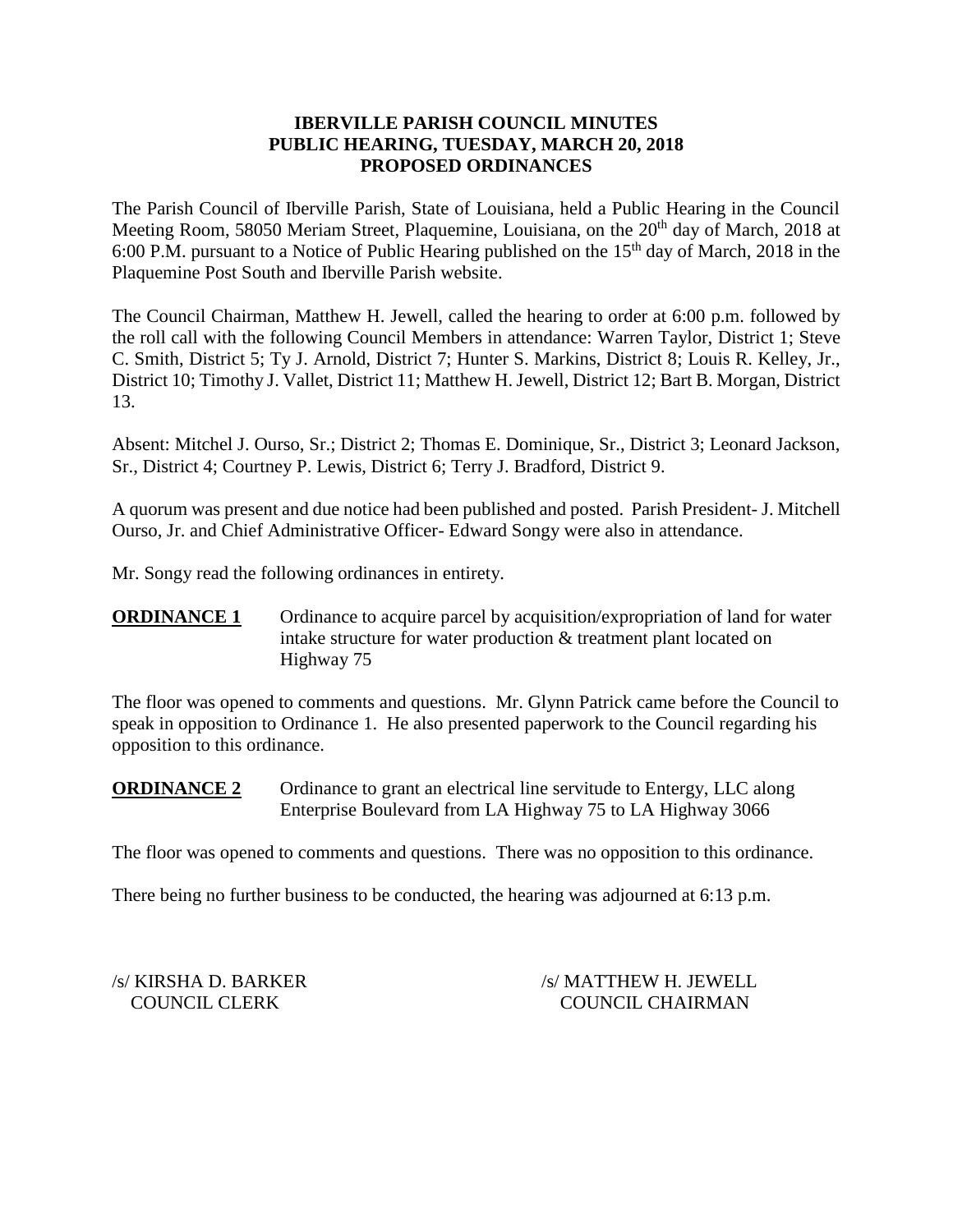## **IBERVILLE PARISH COUNCIL MINUTES REGULAR MEETING, TUESDAY, MARCH 20, 2018**

The Parish Council of Iberville Parish, State of Louisiana, met in Regular Session, in the Council Meeting Room, 2nd Floor, Courthouse Building, 58050 Meriam Street, Plaquemine, Louisiana, on the 20<sup>th</sup> day of March, 2018.

The Council Chairman, Matthew H. Jewell, called the meeting to order at 6:30 p.m. followed by the roll call with the following Council Members in attendance: Warren Taylor, District 1; Thomas E. Dominique, Sr., District 3; Steve C. Smith, District 5; Courtney P. Lewis, District 6; Ty J. Arnold, District 7; Hunter S. Markins, District 8; Terry J. Bradford, District 9; Louis R. Kelley, Jr., District 10; Timothy J. Vallet, District 11; Matthew H. Jewell, District 12; Bart B. Morgan, District 13.

Absent: Mitchel J. Ourso, Sr.; District 2; Leonard Jackson, Sr., District 4.

Parish President- J. Mitchell Ourso, Jr., Chief Administrative Officer- Edward Songy and Legal Counsel- Scott Stassi were also in attendance.

A quorum was present and due notice had been published on the  $15<sup>th</sup>$  day of March, 2018. The Pledge of Allegiance followed.

Council Chairman Jewell called for anyone wanting to make public comments to register with the Clerk. No one registered to speak.

## PRESENTATIONS AND APPEARANCES

### ADDENDUM

Upon a motion by Councilman Taylor, and seconded by Councilman Dominique, it was moved to go into addendum. The motion having been duly submitted to a vote was duly adopted by the following yea and nay votes on roll call:

YEAS: Taylor, Dominique, Smith, Lewis, Arnold, Markins, Bradford, Kelley, Vallet, Morgan. NAYS: None. ABSTAIN: None. ABSENT: Ourso, Jackson.

The motion was declared adopted by the Chairman.

- A) ADDENDUM- Discussion of Opioid Litigation- Laborde Earles Law Firm- Ms. Madeline Brumley
- Attorney Madeline Brumley, representing Laborde Earles Law Firm came before the Council to speak about the opioid epidemic. Opioids have one of the highest death rates, and has an economic impact of \$78 billion. Litigation is now being enforced on this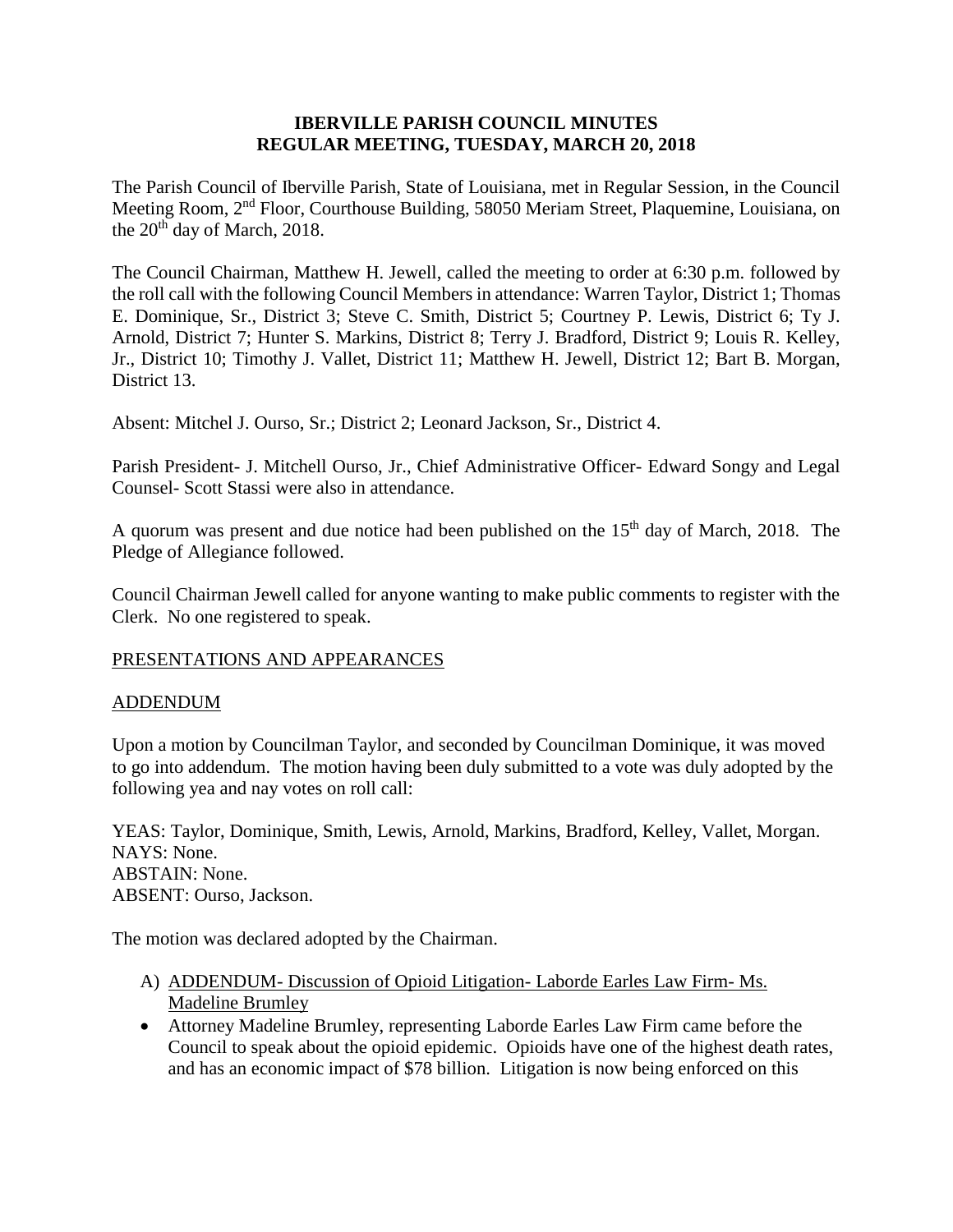opioid epidemic throughout the country. In 2014, there were over 780 drug overdoses in Louisiana. Iberville Parish has higher prescribing rates than the national rate.

- B) ADDENDUM- Present plaque to the White Castle High School Bulldogs Basketball Team 2018 Class-1A State Champions
- Vice Chairman Taylor read aloud a plaque presented to the White Castle High School Bulldog Basketball Team & Coaches congratulating on them on their recent win of the 2018 Class-1A State Championship. A picture was taken for the newspaper.

# APPROVAL OF MINUTES

Upon a motion by Councilman Taylor, and seconded by Councilman Markins, it was moved to wave the reading of the minutes of February 20, 2018 and approve as written. The motion having been duly submitted to a vote was duly adopted by the following yea and nay votes on roll call:

YEAS: Taylor, Dominique, Smith, Lewis, Arnold, Markins, Bradford, Kelley, Vallet, Morgan. NAYS: None. ABSTAIN: None. ABSENT: Ourso, Jackson.

The motion was declared adopted by the Chairman.

## PRESIDENT'S REPORT

President Ourso reported on the following:

- President Ourso stated most of the Parish's projects that were funded by 2017's budget have been facing rain delays in 2018, but they should be finalized by the end of the year.
- President Ourso discussed the introduced ordinance for the Parish's water intake line along Hwy 75 that serves over 9,000 residents. The proposed ordinance was an emergency for the Parish to acquire this land to protect the water intake line. There was a "for sale" sign on the property and the Parish's attorney contacted the Realtor. The Realtor stated there was a current purchase agreement on the land and if it expired, the Parish would be next in line. The purchase agreement did expire, and the Parish was then able to purchase the land. Mr. Glynn Patrick has cement encroaching onto 1/3 of the Parish's property. A letter will be mailed out tomorrow to Mr. Patrick regarding the encroachment. Councilman Kelley stated in previous years the Parish has had to work off of a tug boat to work on the water line which was dangerous, and the Parish needed to acquire the land's bank to work on the water line. President Ourso stated if the intake line is hit by a boat, they have to get a diver to turn off the valve under the water.

# CHAMBER OF COMMERCE REPORT

Mr. Hank Grace introduced Ms. Christina Cedatol, the 2018 Chairman of the Board of the Chamber of Commerce. Ms. Cedatol came before the Council to discuss the three goals the Board has set for 2018. The three goals are to: transform the quality of life in Iberville Parish, to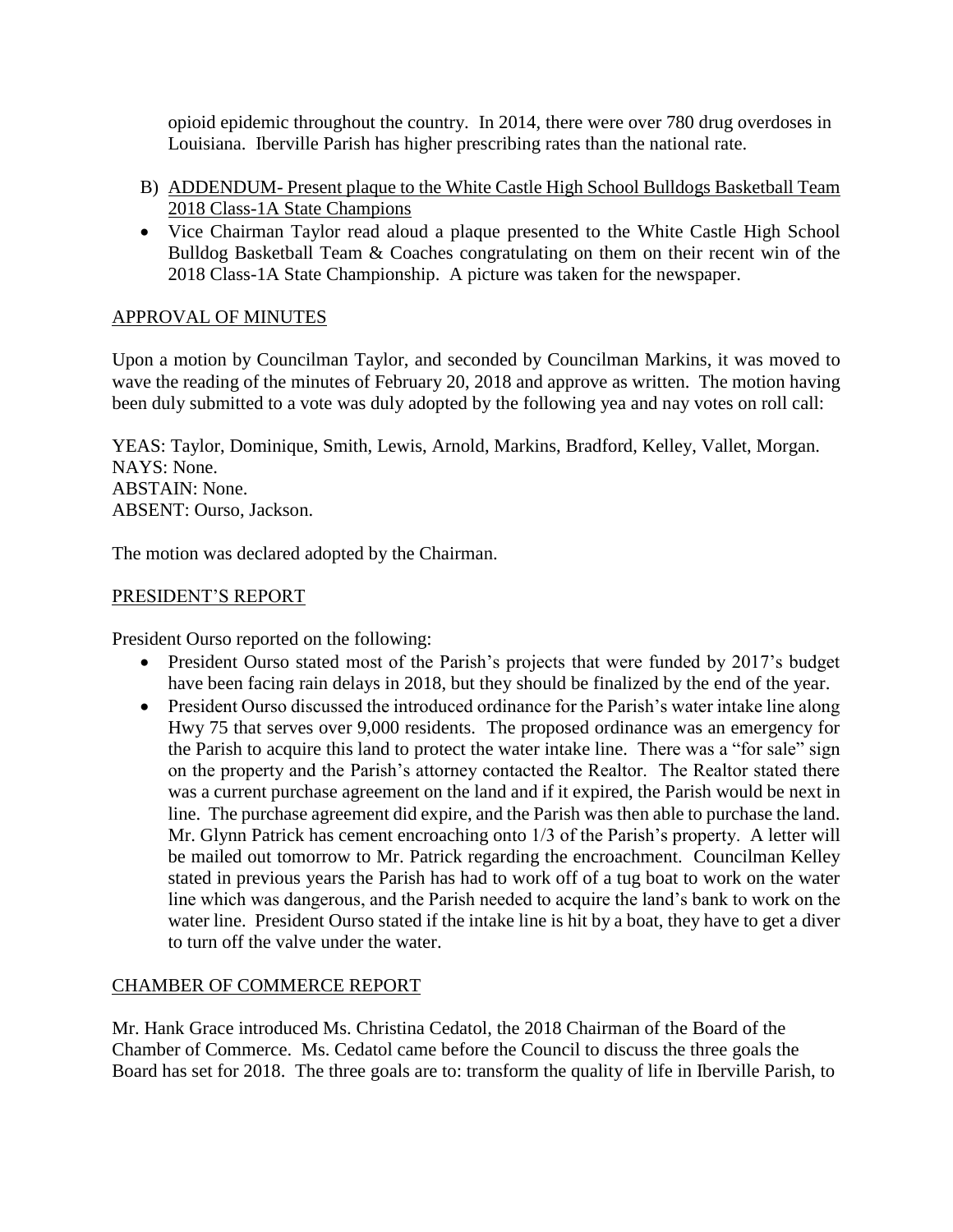do more for the Chamber members, and to facilitate rooftops throughout the Parish. The Board wants to encourage engagement within the community.

#### FINANCIAL REPORT

Finance Director, Randall Dunn stated the financial fiscal year is being closed for 2017. The financial statements were sent out. Mr. Dunn asked if there were any questions; there were none.

#### OLD BUSINESS

### **ORDINANCE IPC# 004-18**

## **ORDINANCE TO PURCHASE PROPERTY ON LA. HWY. 3066 FOR WATER INTAKE STRUCTURE FOR WATER PRODUCTION/TREATMENT PLANT ON LA. HWY. 75 BY ACT OF SALE OR EXPROPRIATION**

 WHEREAS, Section 2-11(12) of the Iberville Parish Home Rule Charter provides that an ordinance is required to acquire any real property to be owned by the Iberville Parish Council.

 WHEREAS, there is an emergency need to acquire property adjacent to Bayou Plaquemine and Gulf Intracoastal Waterway (GIWW) near the Parish's water production/treatment plant to serve the potable water needs of Parish residents.

 WHEREAS, the current water intake valve is not sufficient to meet the water demands of the water production facility to produce enough potable water to meet the needs of Parish residents especially during times of low water levels on the GIWW.

 WHEREAS, the Parish has identified a parcel of land that is suitable and necessary to locate a new water intake structure for the water production plant as follows:

 *"A certain lot or tract of land lying and situated in the Eighth (8th) Ward, of the Parish of Iberville, State of Louisiana, and being located on the east side of Bayou Plaquemine, and measuring in front on the west side of Bayou Road Fifty (50') Feet, and running in depth to the water edge of said Bayou Plaquemine. Bounded below by property of Theophile Bezet and above by land of R. I. Schwing, vendor herein, said property being located near the Moss Gin Site. Said is sold with all rights, ways and servitudes thereunto appertaining."*

 *WHEREFORE, the parcel of land above described has been appraised and the fair market value is the sum of Twenty-Five Thousand Dollars (\$25,000.00).*

 *NOW THEREFORE BE IT ORDAINED THAT* Parish President, J. Mitchell Ourso, Jr., is authorized to negotiate the purchase of the parcel of land or to institute expropriation proceedings to acquire land to ensure that there is no interruption of water production during low water levels in Bayou Plaquemine (GIWW).

The foregoing ordinance, which was previously introduced at a regular meeting of the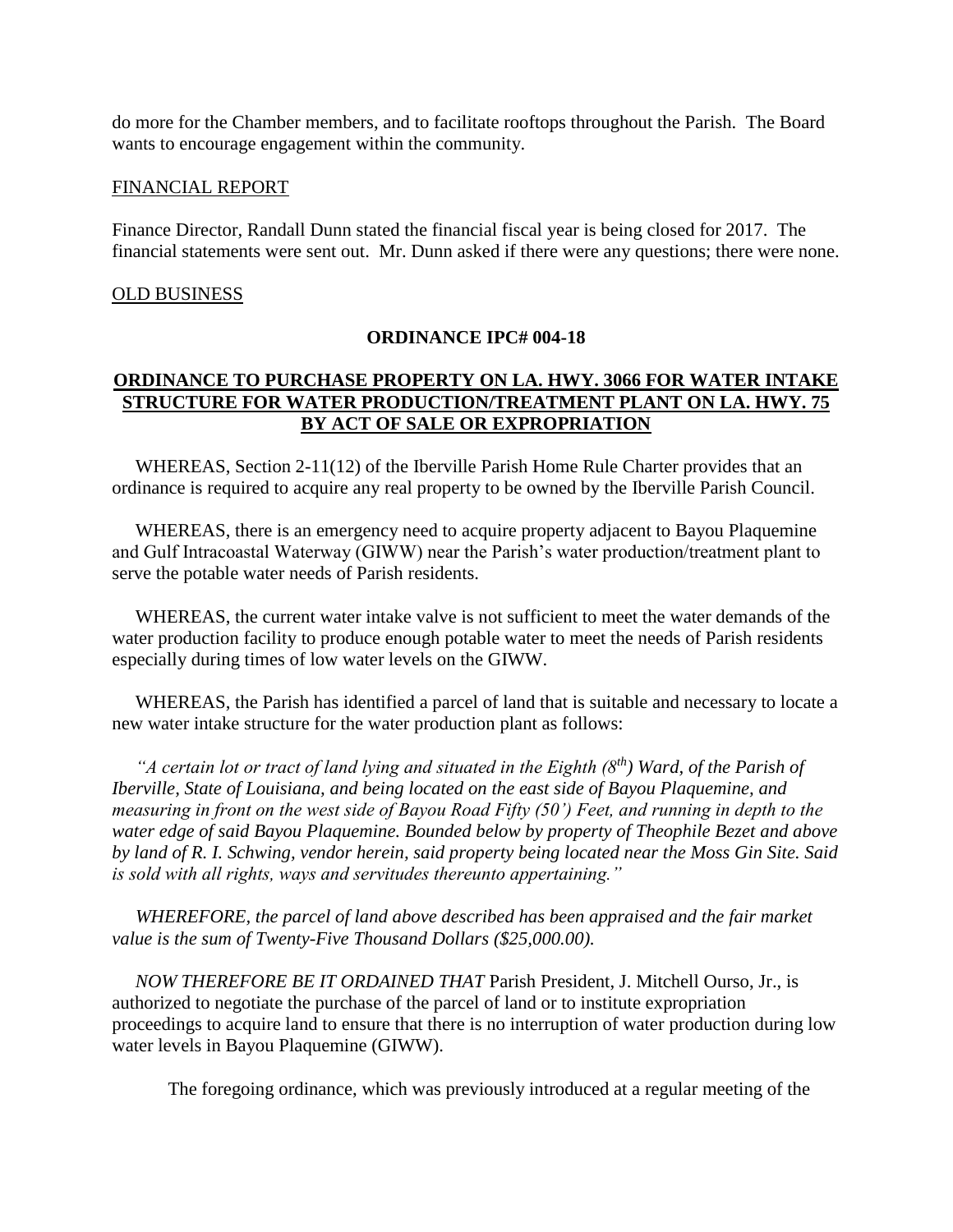Parish Council on February 20, 2018, and a summary thereof having been published in the official journal, the public hearing on this ordinance held on the  $15<sup>th</sup>$  day of March 2018, at 6:00 p.m., in the Council Meeting Room, 58050 Meriam Street, Plaquemine, Louisiana, was brought up for final passage with a motion by Councilman Taylor, and seconded by Councilwoman Lewis, having been duly submitted to a vote, the ordinance was duly adopted by the following yea and nay vote on roll call:

YEAS: Taylor, Dominique, Smith, Lewis, Arnold, Markins, Bradford, Kelley, Vallet, Morgan. NAYS: None. ABSTAIN: None. ABSENT: Ourso, Jackson.

The ordinance was declared adopted by the Chairman on the 20<sup>th</sup> day of March, 2018.

#### **ORDINANCE IPC# 005-18**

## **ORDINANCE TO GRANT AN ELECTRICAL LINE SERVITUDE TO ENTERGY, LLC ALONG ENTERPRISE BOULEVARD FROM LA. HIGHWAY 75 TO LA HIGHWAY 3066**

 WHEREAS, the Iberville Parish Council is the fee title owner of an eighty foot (80') strip of land upon which Enterprise Boulevard is constructed from La. Highway 75 to La. Highway 3066 in Iberville Parish.

 WHEREAS, the Iberville Parish Council has plans and specifications for the construction of a multiuse walking trail to be located on its land along the eastern side of Enterprise Boulevard from La. Highway 75 to La. Highway 3066.

 WHEREAS, Entergy, LLC desires to install an electrical transmission line along the eastern side of Enterprise Boulevard on land owned by the Parish from La. Highway 75 to La. Highway 3066 parallel to the multiuse walking trail.

 WHEREAS, the attached survey map illustrates the location of the proposed Entergy, LLC electrical transmission line along Enterprise Boulevard from La. Highway 75 to La. Highway 3066 on the Parish's property.

 WHEREAS, Entergy, LLC electrical transmission line servitude granted herein shall be available to provide electrical service to future developments located along this portion of Enterprise Boulevard and to other areas in the unincorporated areas of Iberville Parish that may be served from the line to be installed pursuant to this servitude agreement.

 NOW, therefore be it ordained by the Iberville Parish Council as follows: "That Entergy, LLC be and is hereby authorized to install an electrical service line on the Parish Property as depicted on the attached survey plat from La. Highway 75 to La. Highway 3066 parallel to the Parish's multiuse walking trail."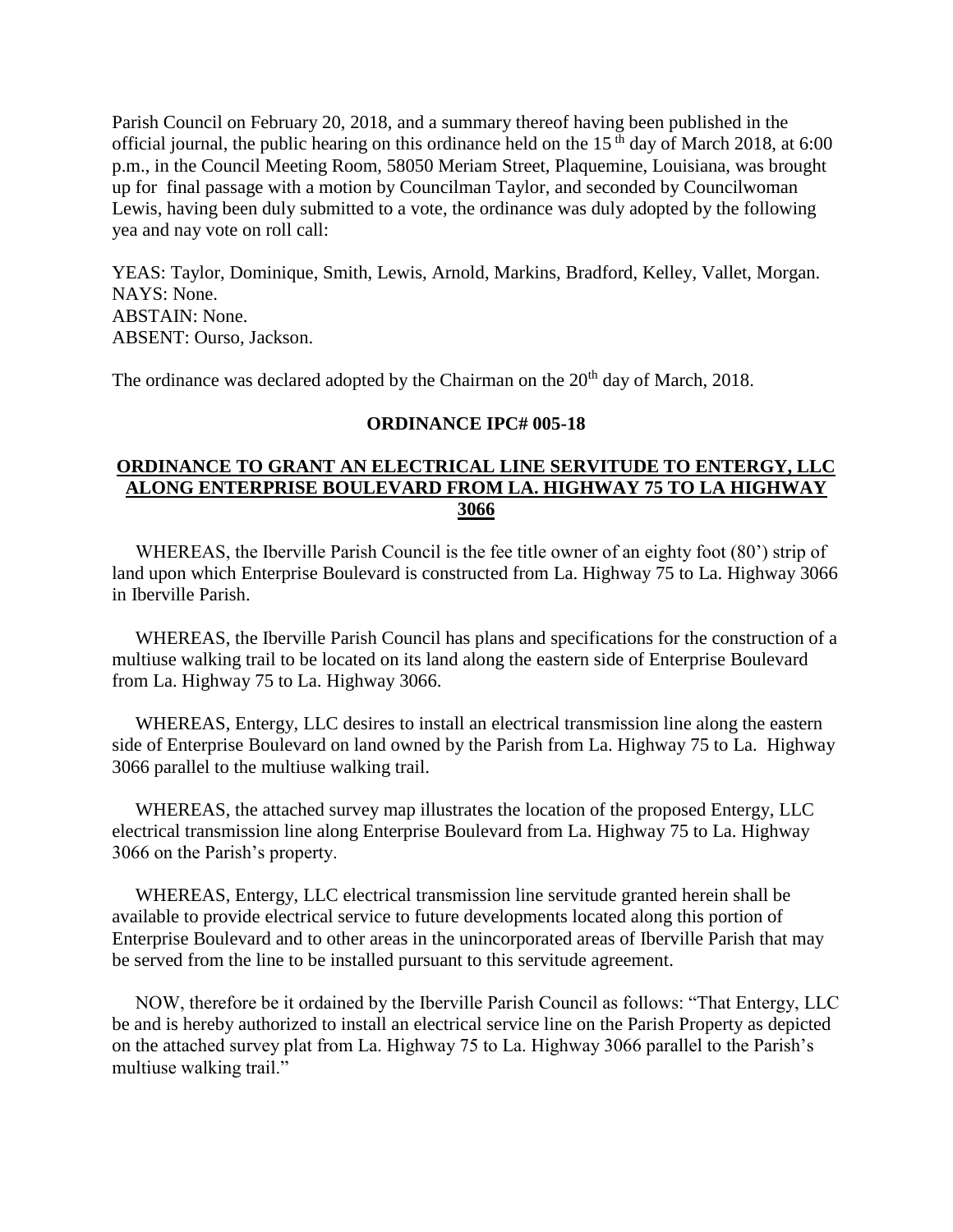The foregoing ordinance, which was previously introduced at a regular meeting of the Parish Council on February 20, 2018, and a summary thereof having been published in the official journal, the public hearing on this ordinance held on the  $15<sup>th</sup>$  day of March 2018, at 6:00 p.m., in the Council Meeting Room, 58050 Meriam Street, Plaquemine, Louisiana, was brought up for final passage with a motion by Councilman Taylor, and seconded by Councilwoman Lewis, having been duly submitted to a vote, the ordinance was duly adopted by the following yea and nay vote on roll call:

YEAS: Taylor, Dominique, Smith, Lewis, Arnold, Markins, Bradford, Kelley, Vallet, Morgan. NAYS: None. ABSTAIN: None. ABSENT: Ourso, Jackson.

The ordinance was declared adopted by the Chairman on the 20<sup>th</sup> day of March, 2018.

### NEW BUSINESS

None.

## RESOLUTION COMMITTEE REPORT

The Resolution Committee met on Tuesday, March 20, 2018 at 6:13 p.m., followed by the roll call with the following Resolution Committee Members only in attendance: Smith, Vallet, Lewis, Arnold, Kelley, Markins, Morgan.

Absent: Jackson, Dominique.

The following resolution was read aloud by Mr. Songy:

A) Resolution giving preliminary approval to the issuance of not exceeding One Million Five Hundred Thousand Dollars (\$1,500,000) of Sales Tax Bonds of the Parish of Iberville, State of Louisiana; providing certain terms of said Bonds; making application to the State Bond Commission for the approval of said Bonds; employing professionals in connection with said Bonds; and providing for other matters in connection therewith

Councilman Smith made a recommendation to forward the resolution to the regular meeting, seconded by Councilman Arnold. The recommendation having been duly submitted to a vote was duly adopted by the following yea and nay votes on roll call by Resolution Committee Members only:

YEAS: Smith, Vallet, Lewis, Arnold, Kelley, Markins, Morgan. NAYS: None. ABSTAIN: None. ABSENT: Jackson, Dominique.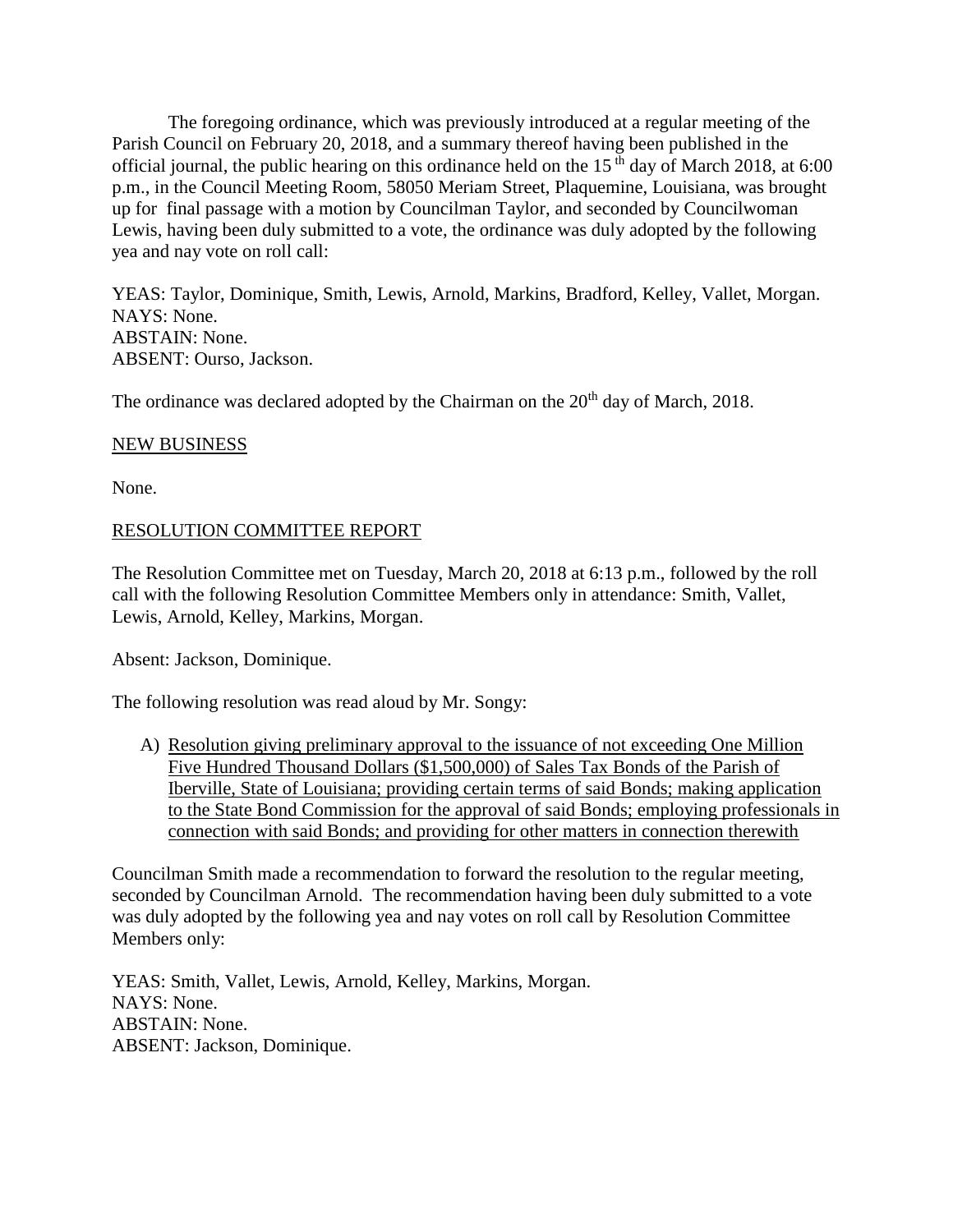The recommendation was declared adopted by the Chairman to forward these items to the regular meeting.

## RESOLUTION COMMITTEE REPORT- DURING THE REGULAR MEETING

## **RESOLUTION IPC# 2018-003**

| RESOLUTION GIVING PRELIMINARY APPROVAL TO      |
|------------------------------------------------|
| THE ISSUANCE OF NOT EXCEEDING ONE MILLION      |
| FIVE HUNDRED THOUSAND DOLLARS (\$1,500,000) OF |
| SALES TAX BONDS OF THE PARISH OF IBERVILLE,    |
| STATE OF LOUISIANA; PROVIDING CERTAIN TERMS    |
| OF SAID BONDS; MAKING APPLICATION TO THE       |
| STATE BOND COMMISSION FOR THE APPROVAL OF      |
| SAID BONDS; EMPLOYING PROFESSIONALS IN         |
| CONNECTION WITH SAID BONDS; AND PROVIDING      |
| FOR OTHER MATTERS IN CONNECTION THEREWITH      |
|                                                |

The following resolution was offered by Councilman Bradford, and seconded by Councilman Smith.

WHEREAS, the Parish of Iberville, State of Louisiana (the "Issuer" or "Parish") is now receiving revenues derived from the levy and collection of the Parish's portion (currently 62.0439%) of a special two-thirds per cent (2/3%) sales and use tax being levied and collected by the Issuer pursuant to an election held in the Issuer on July 13, 1991 (the "Tax"); and

WHEREAS, pursuant to and in accordance with the foregoing, the Issuer now desires to incur debt and issue not to exceed One Million Five Hundred Thousand Dollars (\$1,500,000) of Sales Tax Bonds (the "Bonds"), in the manner authorized and provided by Section 1430 of Title 39 of the Louisiana Revised Statutes of 1950, as amended, for the purposes of constructing, furnishing and equipping fire protection facilities, title to which shall be in the public, and paying the costs of issuance of the Bonds (the "Project"); and

WHEREAS, the Issuer has no outstanding bonds or other obligations of any kind or nature payable from or enjoying a lien on the revenues of the Tax herein pledged;

NOW, THEREFORE, BE IT RESOLVED by the Iberville Parish Council (the

"Governing Authority"), acting as the Governing Authority of the Parish of Iberville, State of

Louisiana, that:

SECTION 1. **Preliminary Approval of Revenue Bonds.** Preliminary approval is

given to the issuance of not exceeding One Million Five Hundred Thousand Dollars (\$1,500,000)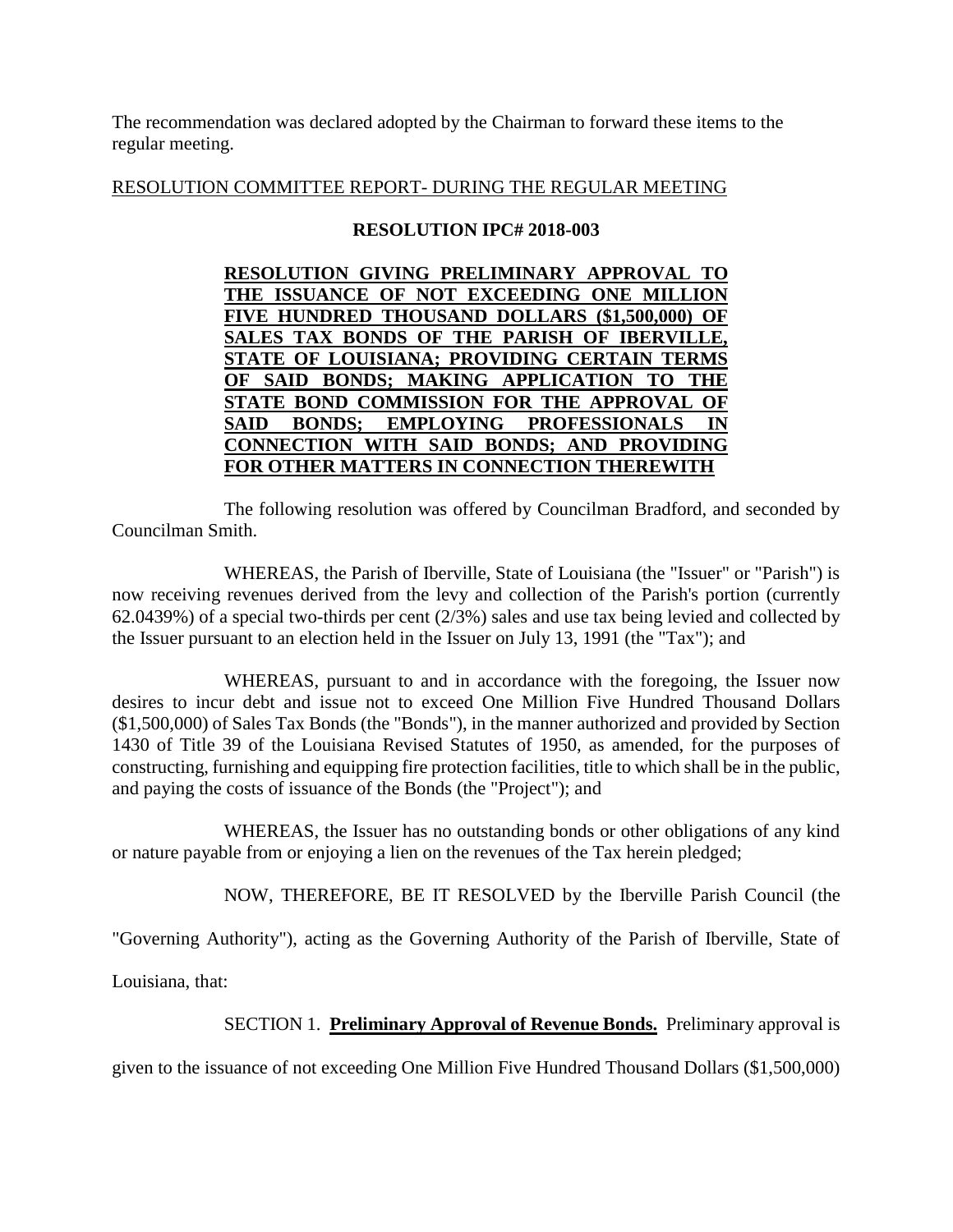of Sales Tax Bonds (the "Bonds") of the Issuer, pursuant to Act, for the purpose of the Project, said Bonds to be secured by and payable from an irrevocable pledge and dedication of the revenues to be derived from the Tax, subject only to the payment of the reasonable and necessary costs and expenses of collecting and administering the Tax. The Bonds will be issued at an interest rate not exceeding 4% per annum and shall mature over a period of not exceeding fifteen (15) years from the date of issuance. The Bonds shall be issued in fully registered form and shall have such additional terms and provisions as may be determined by this Governing Authority.

SECTION 2. **State Bond Commission.** Application is hereby made to the State Bond Commission, Baton Rouge, Louisiana, for approval of the issuance and sale of the Bonds and for consent and authority to proceed with the issuance and sale of the Bonds as provided above, and Bond Counsel is directed to make application to the State Bond Commission in accordance with the foregoing on behalf of the Issuer. By virtue of applicant/issuer's application for, acceptance and utilization of the benefits of the Louisiana State Bond Commission's approval(s) resolved and set forth herein, it resolves that it understands and agrees that such approval(s) are expressly conditioned upon, and it further resolves that it understands, agrees and binds itself, its successors and assigns to, full and continuing compliance with the AState Bond Commission Policy on Approval of Proposed Use of Swaps, or other forms of Derivative Products Hedges, Etc.," adopted by the Commission on July 20, 2006, as to the borrowing(s) and other matter(s) subject to the approval(s), including subsequent application and approval under said Policy of the implementation or use of any swap(s) or other product(s) or enhancement(s) covered thereby.

SECTION 3. **Employment of Bond Counsel.** This Governing Authority finds and determines that a real necessity exists for the employment of special counsel in connection with the issuance of the Bonds, and accordingly, Foley & Judell, L.L.P., of New Orleans,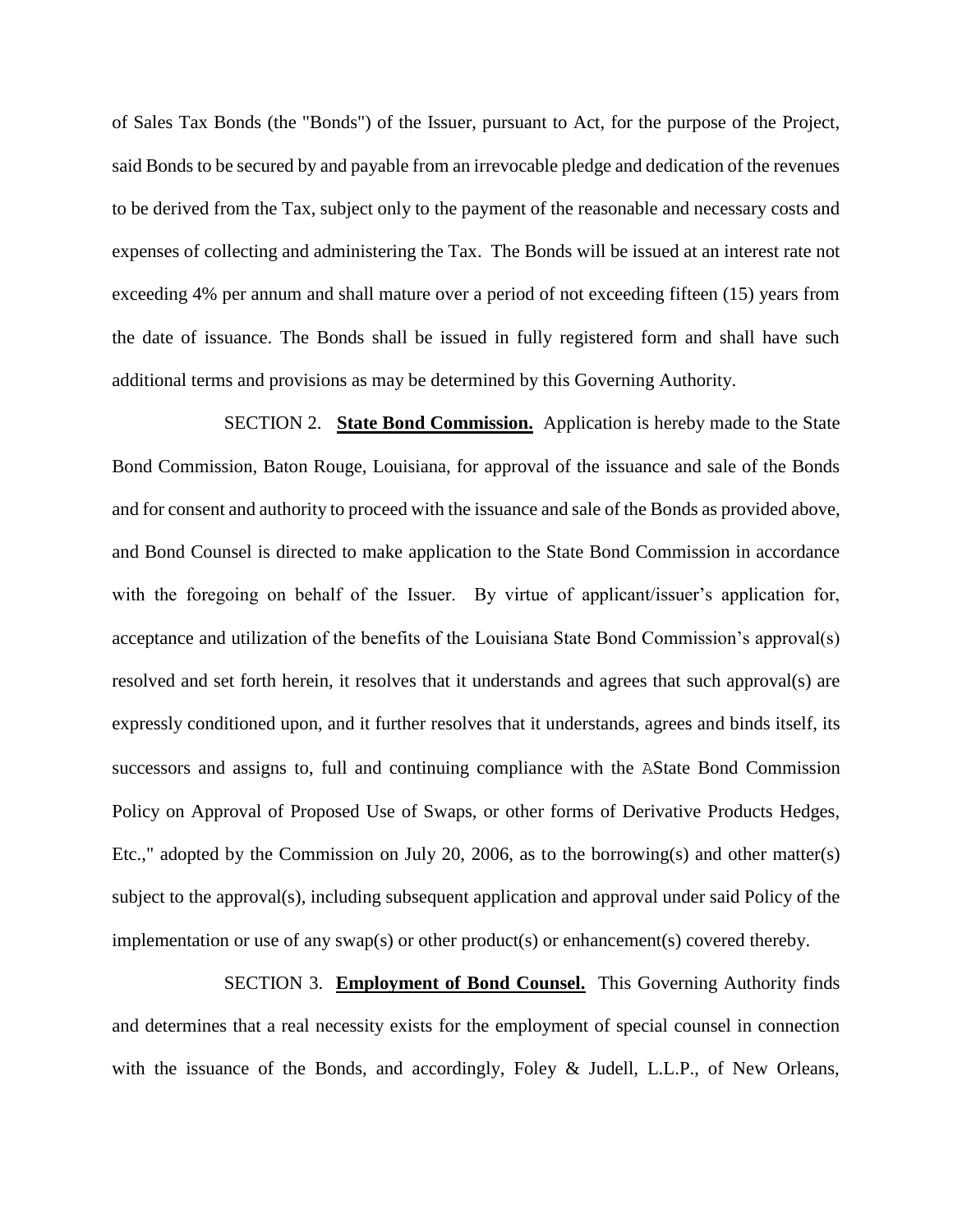Louisiana, as Bond Counsel, is hereby employed to do and perform work of a traditional legal nature as bond counsel with respect to the issuance and sale of said Bonds. Said Bond Counsel shall prepare and submit to this Governing Authority for adoption all of the proceedings incidental to the authorization, issuance, sale and delivery of such Bonds, shall counsel and advise this Governing Authority as to the issuance and sale thereof and shall furnish its opinions covering the legality of the issuance of the Bonds. The fee of Bond Counsel for each series of bonds shall be fixed at a sum not exceeding the fee allowed by the Attorney General's fee guidelines for such bond counsel work in connection with the issuance of such series of revenue bonds and based on the amount of said Bonds actually issued, sold, delivered and paid for, plus "out-of-pocket" expenses, said fees to be contingent upon the issuance, sale and delivery of said bonds. The Parish President is hereby authorized and directed to execute, and this Governing Authority hereby agrees to and accepts the terms of, the engagement letter in the form appended hereto as **Exhibit A**. A certified copy of this resolution shall be submitted to the Attorney General of the State of Louisiana for his written approval of said employment and of the fees herein designated, and the Director of Finance is hereby empowered and directed to provide for payment of the work herein specified upon completion thereof and under the conditions herein enumerated.

SECTION 4. **Employment of Municipal Advisor.** The Issuer hereby retains Trinity Capital Resources, LLC, of Baton Rouge, Louisiana, to act as its Municipal Advisor ("MA") pursuant to the provisions of the Act and the rules promulgated thereunder by the Securities and Exchange Commission. The Issuer hereby acknowledges that it is represented by the MA and will rely upon the advice of the MA with respect to the Bonds. The fee to be paid the MA shall be payable solely from the proceeds of the Bonds when and if issued, and the amount